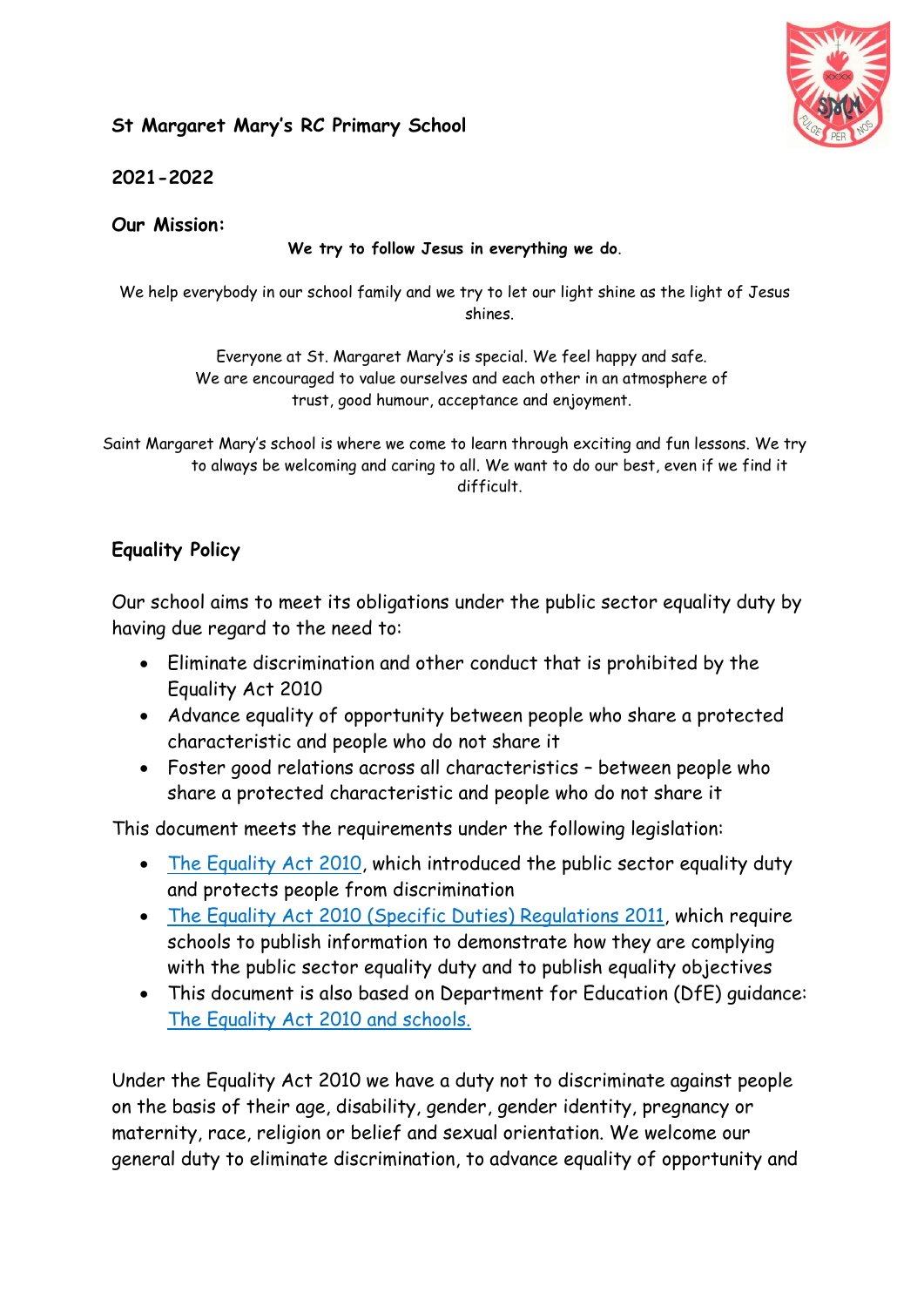to foster good relations; and our specific duties to publish information every year about our school population; to explain how we have due regard for equality; and to publish equality objectives which show how we plan to tackle particular inequalities, and reduce or remove them.

We believe that it is in line with the Equality Act 2010 as it is fair, it does not prioritise or disadvantage any pupil and it helps to promote equality at this school.

This policy applies to all members of St Margaret Mary's RC Primary School including:

- Staff
- **•** Governors
- Pupils
- Visitors to the school or when engaged in off-site learning
- Temporary staff or contractors
- **Students/Trainees**

The school recognises its responsibilities for equality for all and will work to ensure fair treatment for all.

Equality of opportunity

Equal opportunity is about the right of everyone to:

- $\bullet$  equal chances,
- make good progress and achieve well;
- fair and equal access to provision and opportunities; and
- be respected for who they are.
- $\bullet$

Equal opportunities should permeate all aspects of school life, and is the responsibility of every member of the school community.

All members of the school community should be aware that every individual has a right to be considered of equal value and be given equal opportunities regardless of ethnicity, gender, social background, ability, disability, belief, age, marital status, nationality, citizenship or sexual orientation.

Within the school, leaders are instrumental in demonstrating mutual respect between all members of the school community. There should be an 'openness' of atmosphere which welcomes everyone to the school. Staff and pupils should be expected to greet visitors to the school with friendliness and respect.

# **Definitions**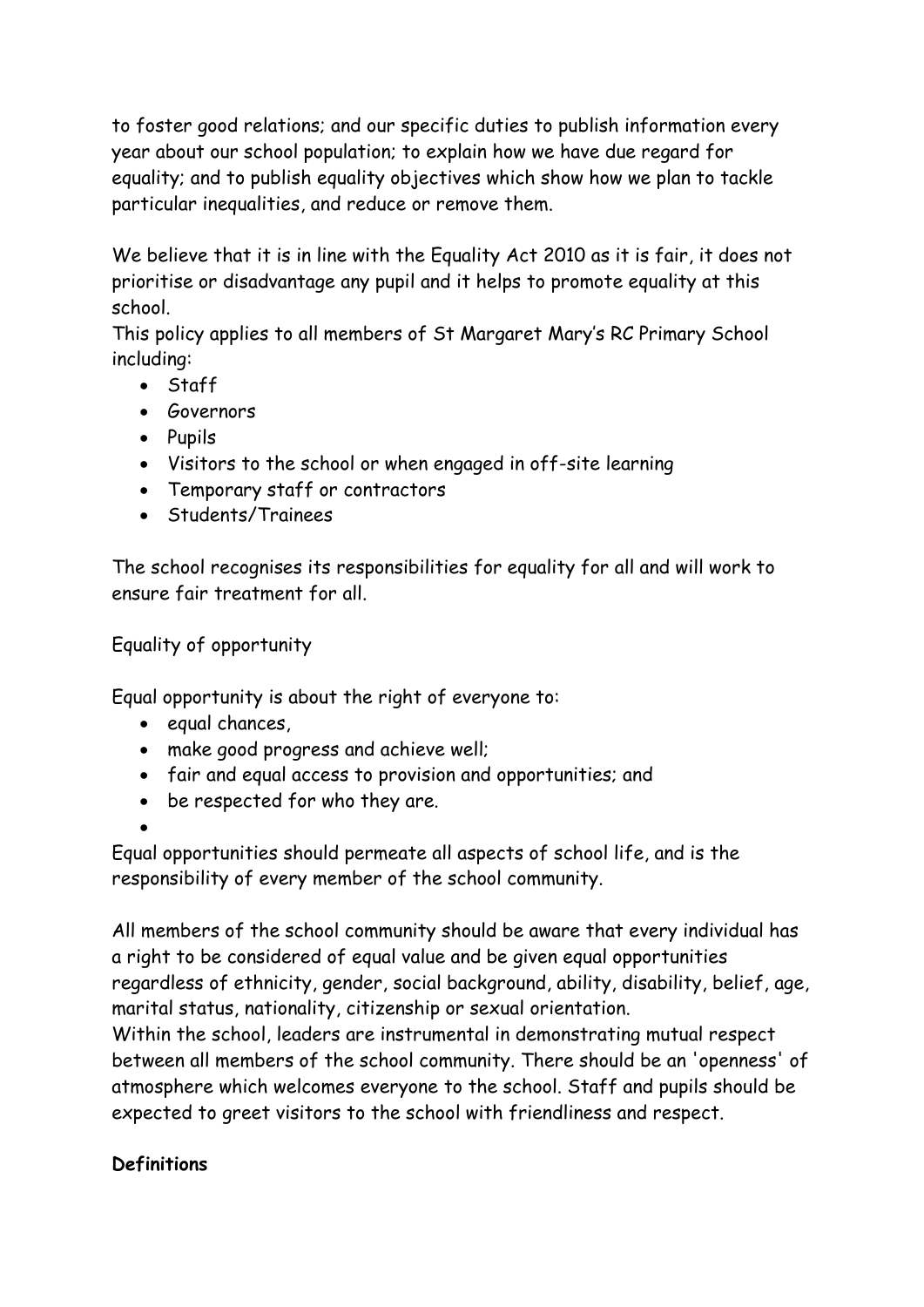The Equality Act 2010 covers policies that were previously separate under the headings of disability, race and gender. These broad areas and some new definitions are now encompassed in one policy commitment.

This policy refers to equality in the following groups and covers a number of areas of discrimination. Protected Characteristics:

- Age
- Disability: a person who has a physical or mental impairment which has a substantial and long term effect on his/her ability to carry out normal day to day activities
- Gender reassignment: a person who proposes to, starts or has completed a process to change his/her gender. This does not have to be under medical supervision
- Marriage & civil partnership
- Pregnancy and maternity: pregnancy related illness must not be taken into account when considering a woman's employment
- Race: this encompasses colour, nationality, and ethnic or national origins
- Religion or Belief: this covers all faith with a structure and belief system which has weighty and substantial influence on human life and behaviour. Those of no faith are also covered
- Sex: both men and women are protected under the Act
- Sexual Orientation: the Act protects bisexual, gay, heterosexual and lesbian people

## **Types of Discrimination:**

- Direct discrimination: someone is treated less favourably than another person because of a protected characteristic
- Discrimination by Association: direct discrimination against someone because they associate with another person who possesses a protected characteristic
- Discrimination by Perception: direct discrimination against someone because others think they possess a particular protected characteristic
- Indirect Discrimination: resulting from a rule or policy that applies to everyone but disadvantages a particular protected characteristic
- Harassment: behaviour that is offensive to others even if not directly aimed at them
- Victimisation: someone is treated badly made or supported a complaint under the Equality Act 2010

## **Responsibilities**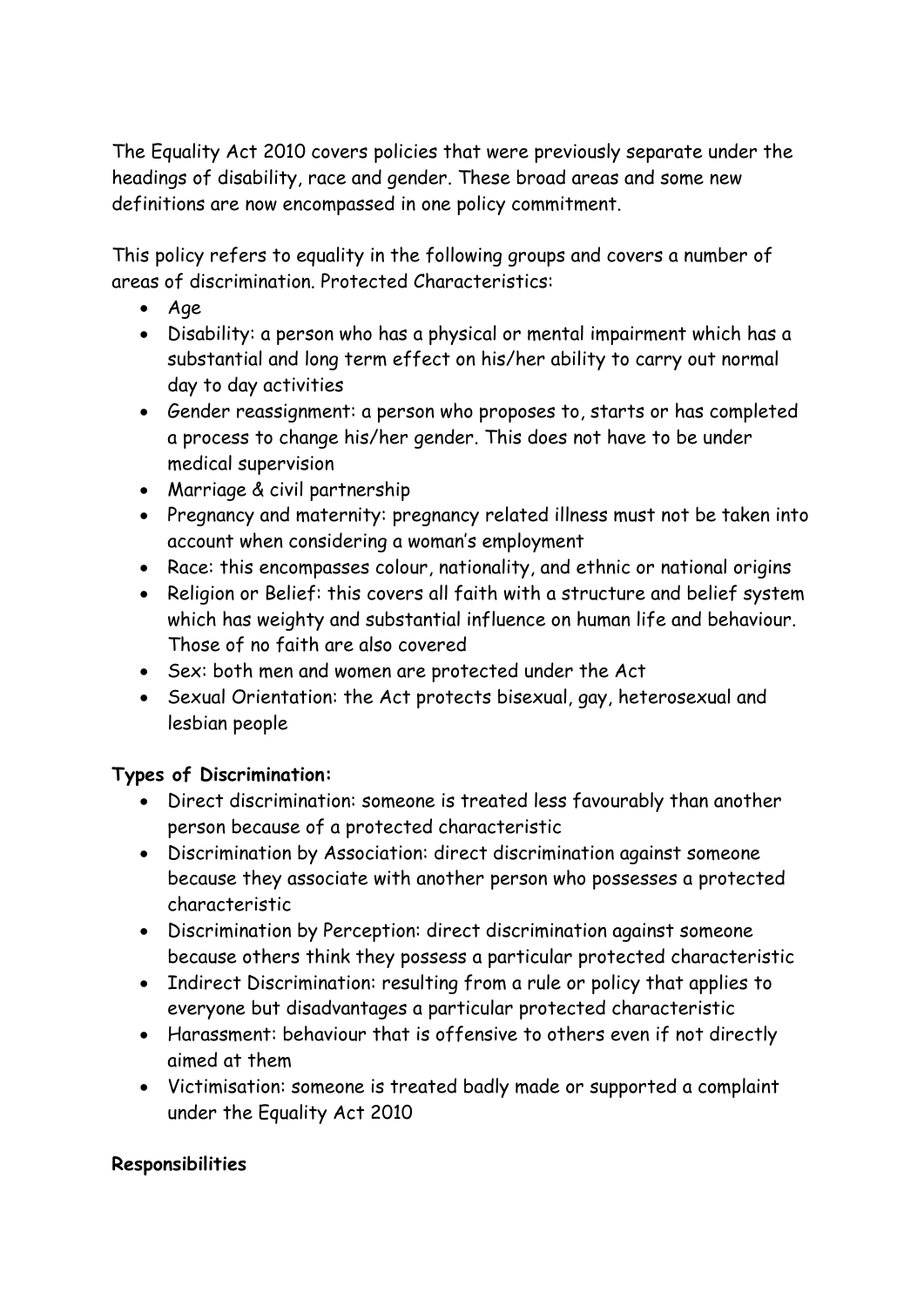At St Margaret Mary's School, the governing body are responsible for overseeing the implementation and monitoring of equal opportunities throughout the school. The Governing Body will ensure the Equal Opportunities provision in the school and that the school is meeting the statutory requirements.

## **The Headteacher**

- To ensure the place of equal opportunities within the annual School Improvement Plan
- To ensure that the 'equal opportunities policy and practice' is in-line with current guidance
- To report to governors on a regular basis
- To ensure the school has identified all staff and students with protected characteristics
- To record and deal with incidents of racism, bullying and other cases of inappropriate behaviour
- To co-ordinate the curriculum in conjunction with curriculum coordinators to ensure equality of opportunity is represented in the core and foundation subjects
- To ensure appropriate action is taken in response to breaches of the equality act
- To ensure that equal opportunities is covered within all subject policies and plans
- To provide opportunity for resources to be ordered to support this policy
- To apply equal opportunities legislation and guidance in the school's appointment process and general procedures
- To monitor performance by groups of children in their subject either through analysis or discussion with other senior staff
- To ensure the appropriate application of the admissions policy
- To continue to monitor and formulate accessibility plans in conjunction with the governing body

## **The Classteachers**

- To ensure the implementation of this policy within the classroom and in their own dealings with staff, children and the wider school community
- To contribute to discussions about equal opportunity issues across the school
- To monitor their own procedures and routines to ensure that children are treated equitably
- To refer incidents and concerns, where appropriate, to the Senior Leadership Team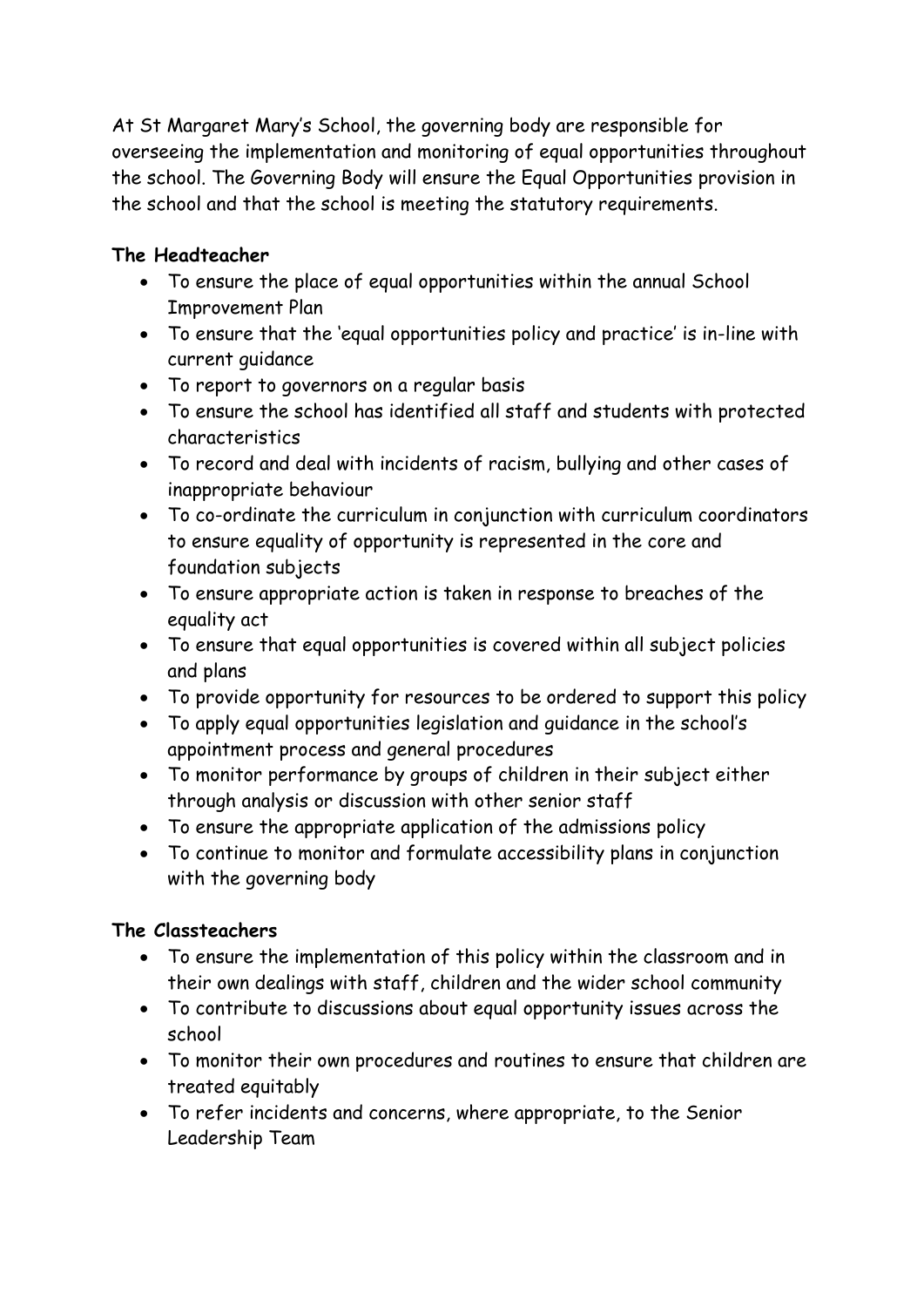## **The Role of all School Staff**

- To be aware of their responsibilities under the Act and this policy and recognise that they have a role and responsibility in their day to day work to promote equality, inclusion and good community relations
- To foster good relations between groups of people with and without protected characteristics
- To set an example to all children in terms of their treatment of one another and display of tolerance and understanding towards the beliefs and cultures of others [see Mission Statement]
- To ensure that policies and procedures are implemented according to the equal opportunities policy
- To be vigilant for incidents of racism, sexism, prejudice and inequality and act swiftly upon them
- To encourage children to try new activities, challenging stereotypical roles and prejudice
- To promote equality through their curriculum teaching

# **The Role of All Pupils**

## **All pupils will be encouraged to recognise that they have a role and responsibility:**

- To promote equality, inclusion and good community relations and act in accordance with this policy;
- To challenge inappropriate language and behaviour;
- To tackle bias and stereotyping;
- To act in accordance with the school's anti bullying strategies;
- To respond appropriately to any incidents of discrimination, harassment and bullying they witness and to understand what they need to do to report these;
- To regard people of all faiths, races, religions, cultures and with other protected characteristics as their equal and to treat others with respect and kindness;
- To support the school's approach and commitment to equality;
- To be involved in producing a simplified version of this policy to be displayed in classrooms and other areas in school as appropriate, understanding equality in an age-appropriate manner.
- $\bullet$

## **Complaints Procedure**

If any pupil or parent feels they have a complaint, which falls under the Equality Act they should, in the first instance, report this to the Headteacher.

# **Examples of Promoting Equality at St Margaret Mary's**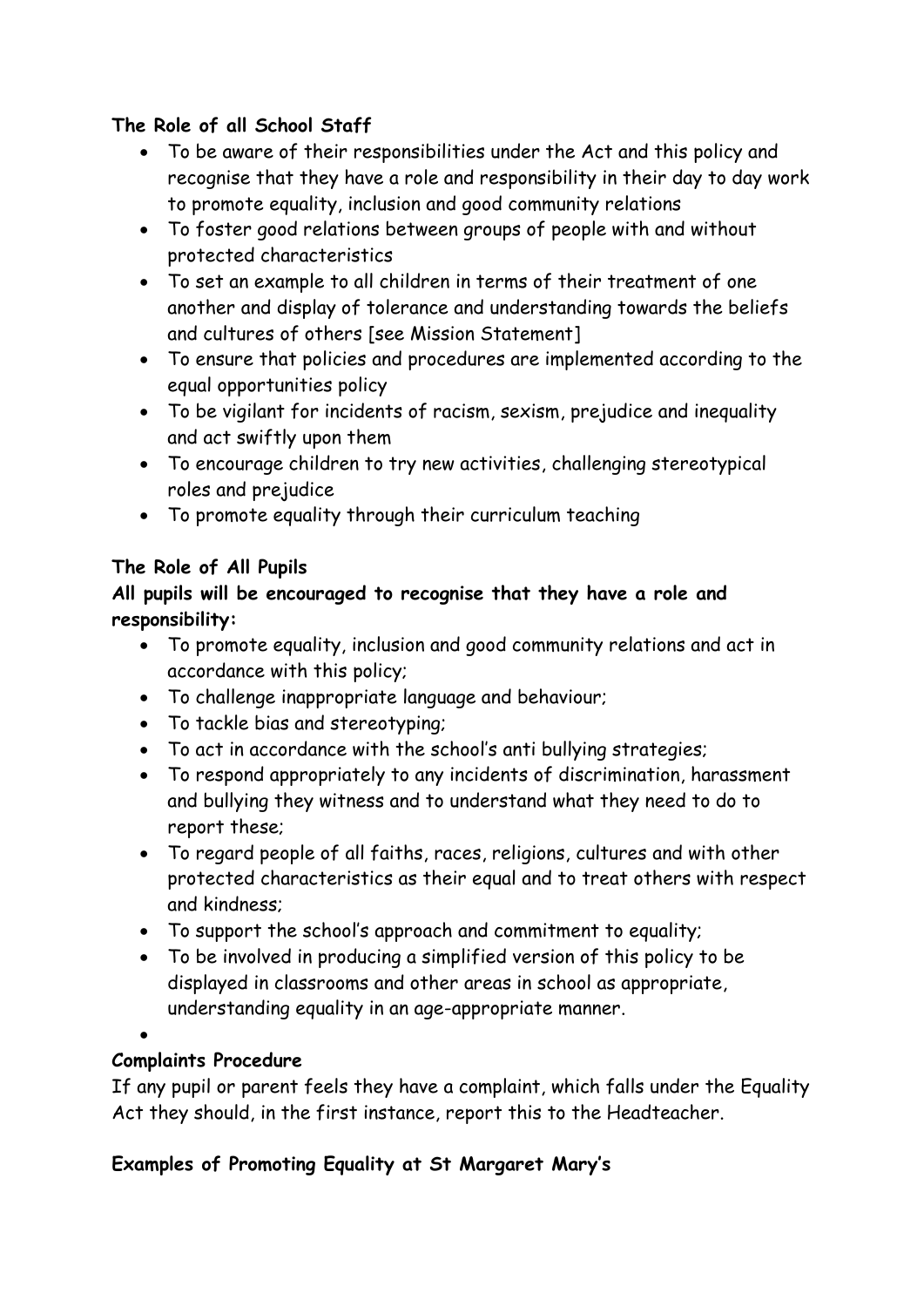- The school will promote equality in the following ways:
- Pupil achievement and progress
- Support the development of a child's self-esteem.
- Encourage pupils to recognise their own strengths
- Ensure all pupils have equal access to extra-curricular activities
- Ensure that all pupils are offered the guidance and support they need
- Encourage pupils to appreciate their own uniqueness and the uniqueness of their peers.
- Ensure pupils receive regular encouragement and praise to help them become confident, motivated and independent learners.
- Monitor progress and achievement by protected characteristics
- Provide strategies/support to tackle under achievement in protected characteristic groups
- Data will be analysed at SLT level to ensure all pupils are making appropriate progress
- Ensure the highest standards of teaching and learning for all irrespective of ethnicity, religious belief, age, gender, ability and disability or social background
- Continue to develop a learning environment where there are consistently high expectations of all pupils regardless of age, gender, ethnicity, ability or social background.
- Seek to promote the welfare in school of individuals who have specific physical, emotional, learning and religious needs

## **The Curriculum**

- The school will promote equality and diversity through an inclusive and broad curriculum
- Curriculum planning will take account of the needs of all, ensuring equality
- Curriculum provision will be monitored and evaluated by Senior Leaders
- Resourcing will reflect the need to provide equal access for all
- The RE and PSHE curriculum will provide opportunities to celebrate and develop an awareness and understanding of faiths from around the world.
- Teaching methods will be diverse and appropriate for all needs and learning styles
- The school will seek to make full use of resources available in the wider community

### **Pupil Behaviour Policies**

### **School will:**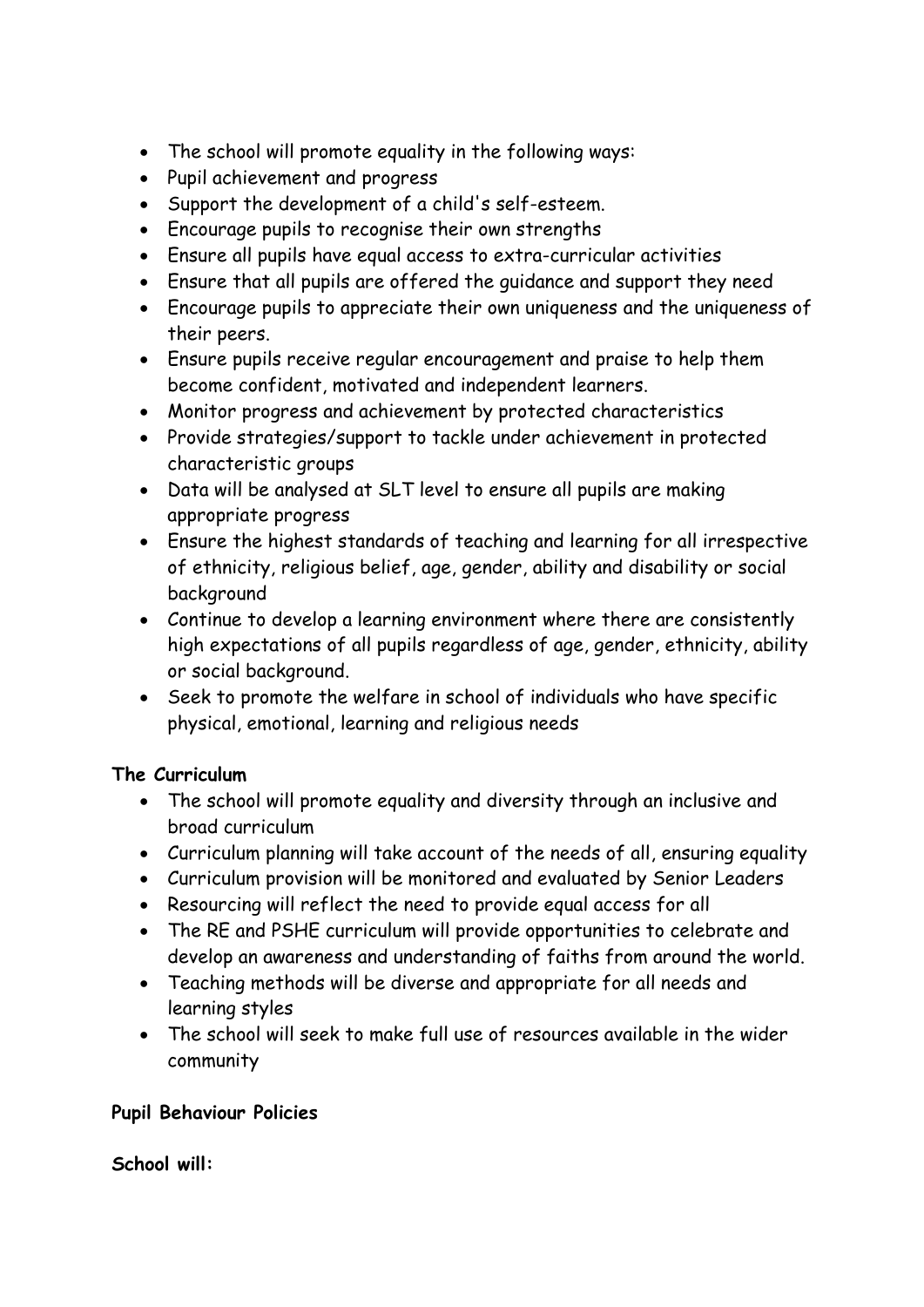- Ensure procedures for managing behaviour and discipline will be fair and applied equally to all
- Deal swiftly, effectively and firmly with comments and incidents which are detrimental to the well-being of others
- Challenge inappropriate discrimination and promote cultural diversity.
- Ensure all incidents are recorded and reported to governors regularly.
- Keep a record of prejudice-related incidents and, if requested, provide a report to the local authority about the numbers, types and seriousness of prejudice-related incidents at our school and how they are dealt with.
- Monitor and act upon data gathered about the attendance of all pupils but with particular reference to those with protected characteristics

## **Admissions and transfers**

- See Admission Policy
- The school support the Local Authority with Fair Access Admissions

## **Language**

We recognise that it is important that all members of the learning community use language which:

- does not transmit or confirm stereotypes
- does not offend
- creates and enhances positive images of all groups
- creates the conditions for all people to develop their self esteem
- uses correct terminology in referring to particular groups or individuals
- Promotes good inter-personal and community relations.

## **Governors and the Headteacher will:**

- Operate fairly and provide equal opportunities to all with regard to staff appointments and staff development.
- Incorporate equality of opportunity into all aspects of the school's operations.
- Monitor and review our performance on a regular basis.
- Ensure the school's access plans are reviewed and updated regularly.
- Ensure all staff and children in the school have access to resources available in the school.
- Ensure all staff and governors are well informed about the policy and trained where necessary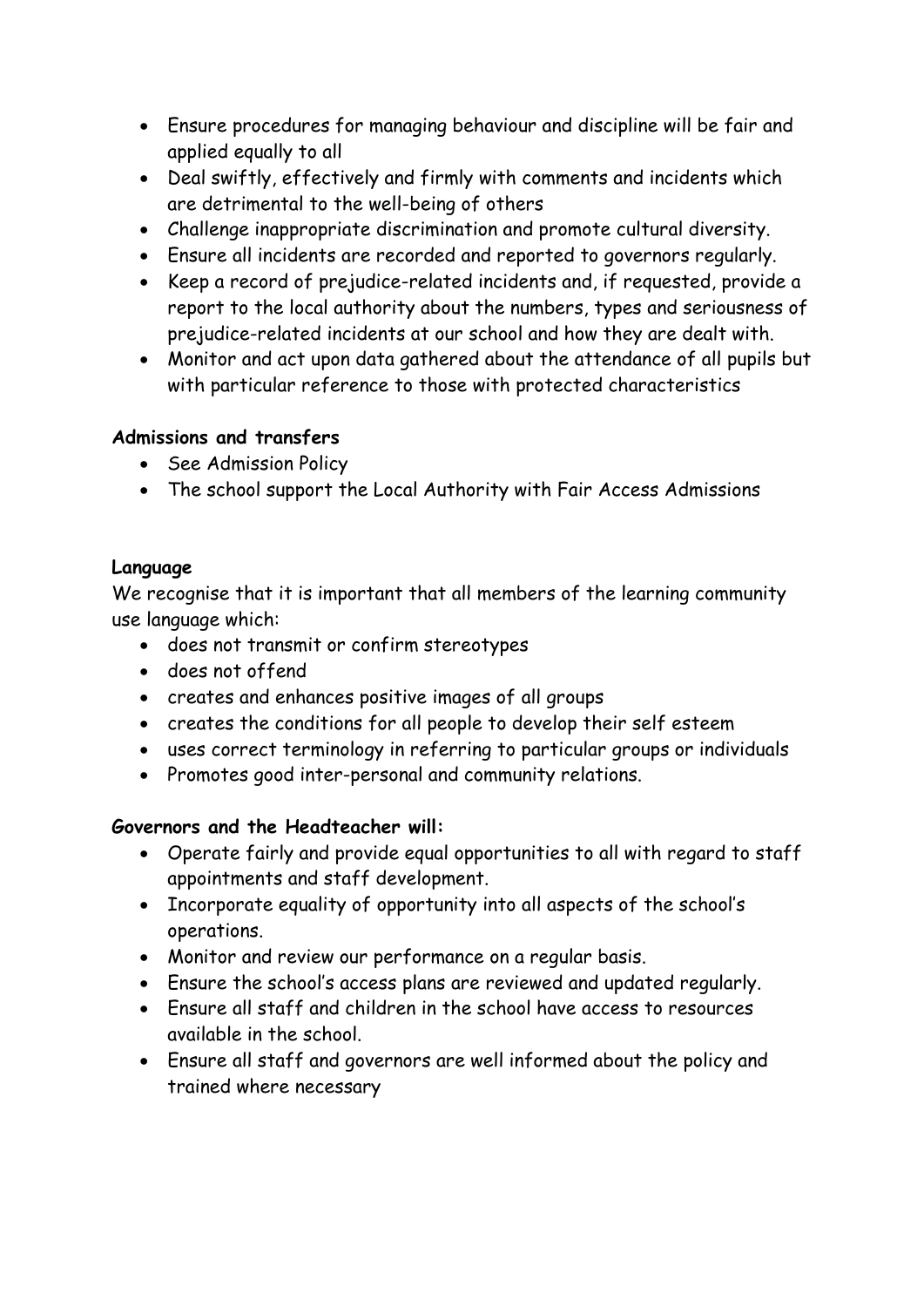## **School Impact Assessment**

The school will monitor the impact of this policy via analysis of data collected to ensure that there is no disadvantage to those with protected characteristics within the school.

**APPENDIX A**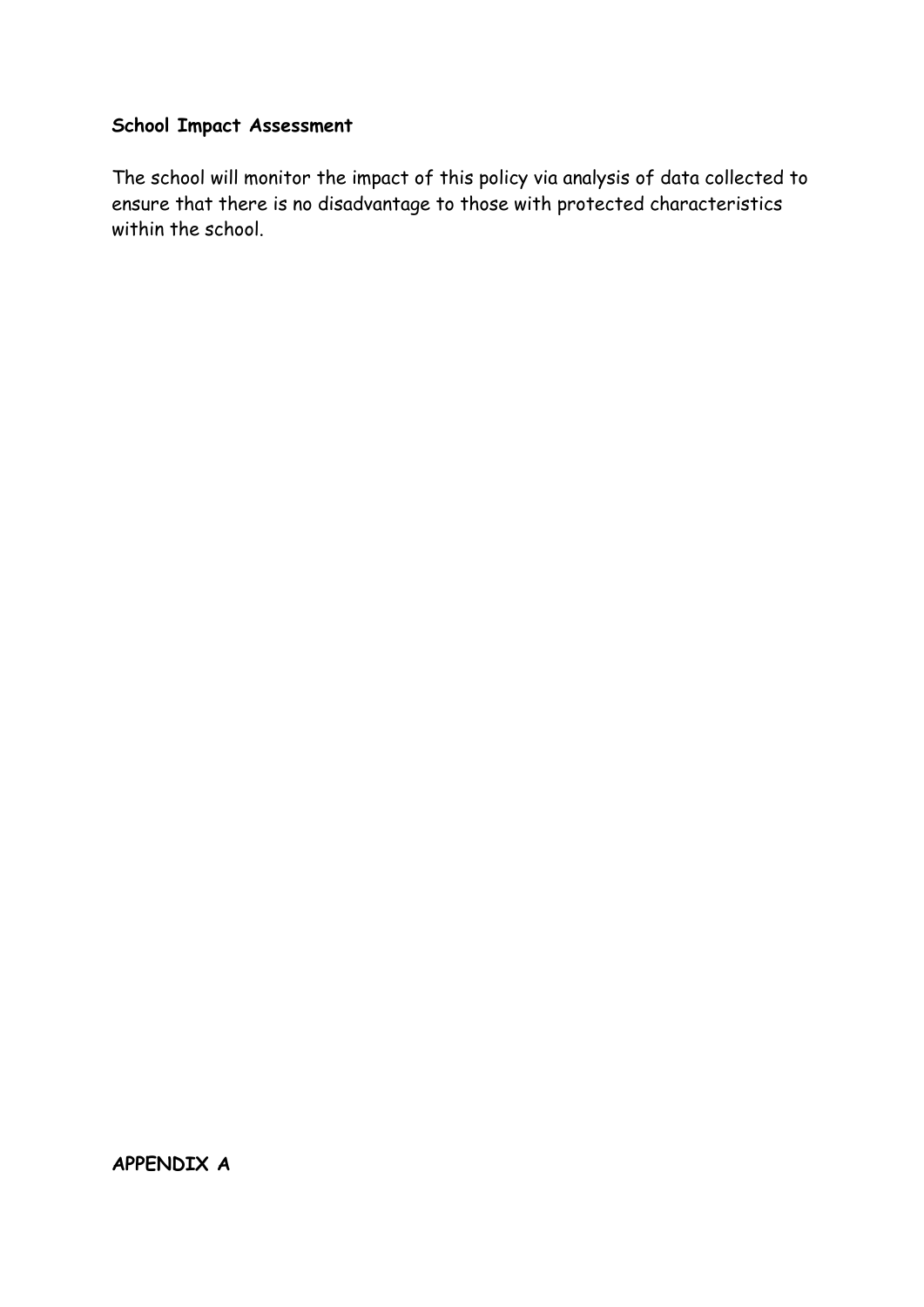### **GUIDANCE/FURTHER INFORMATION ON THE EQUALITY ACT 2010 ("THE ACT") An Overview**

This guidance is provided by the school with a view to preventing pupils, staff, parents, carers and the wider school community from engaging in any form of behaviour or conduct which is deemed unlawful under the Act. The guidance is intended to create a general awareness and understanding of the school's obligations and duties under the Act, including any exemptions and exclusions which may apply.

The Act provides a single, consolidated source of discrimination law, replacing all previous anti - discrimination laws and extending protection from discrimination in some areas. The Act defines types of unlawful behaviour in relation to people with protected characteristics.

The Act applies to all schools and academies including maintained and nonmaintained special schools. The Act applies to schools as educators, employers and as service providers. It applies to the way schools treat their pupils and potential pupils, and in limited circumstances, former pupils. As employers, schools must not discriminate against potential employees in respect of whether to offer a job or the terms on which a job is offered. Schools must also not discriminate against existing employees in respect of benefits, facilities and services offered including training opportunities, promotion or dismissal.

In relation to pupils, schools must not discriminate against, harass or victimise a pupil or potential pupil in relation to admissions, in the way education is provided, in the way pupils are provided with access to any benefit, facility or service and by excluding a pupil or subjecting them to any other detriment.

The school's "Responsible Body" must ensure compliance with the Act. The Responsible Body is the Governing Body (and the Local Authority in maintained schools) and the proprietor in independent schools, academies or non-maintained special schools. Any person acting on behalf of the Responsible Body, including school employees may be liable for their own discriminatory actions. The Responsible Body may also be liable unless it can show that it has taken all reasonable steps to stop an individual from doing the discriminatory action or from doing anything of that kind.

### **Types of Unlawful Behaviour and Protected Characteristics**

Types of unlawful behaviour under the Act are: -

direct discrimination,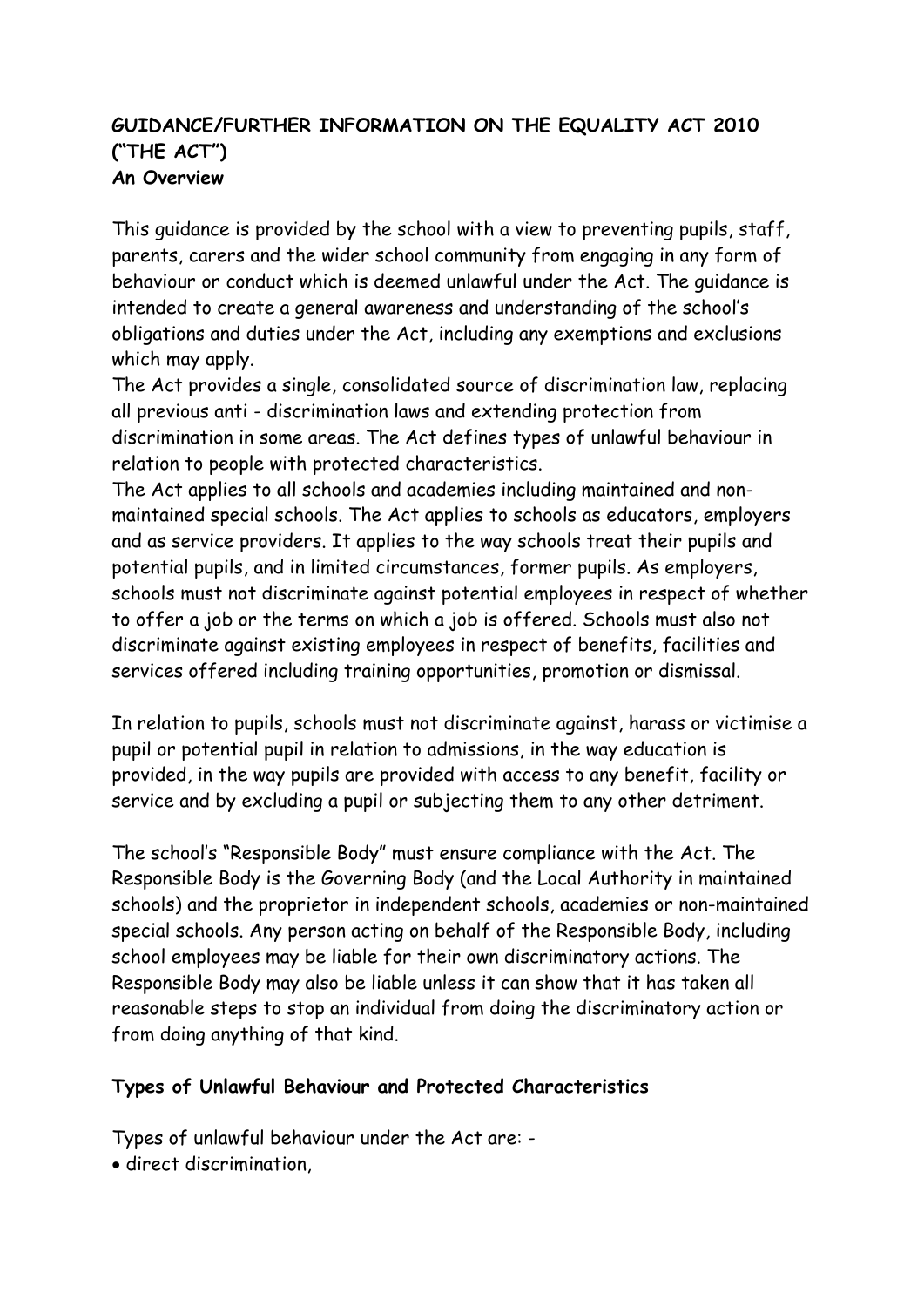- indirect discrimination,
- harassment,
- victimisation.

### **The Protected Characteristics under the Act are**:-

- age,
- disability,
- race,
- religion or belief,
- sex,
- sexual orientation,
- gender reassignment,
- marriage and civil partnership,
- pregnancy and maternity.

All the protected characteristics apply to staff but the protected characteristics of age, marriage and civil partnership DO NOT apply to pupils. It is not a breach of equality law therefore for schools to admit and organise pupils in age groups and to treat pupils in a way that is appropriate to their age. **Direct Discrimination**

This occurs when because of a protected characteristic a person treats another less favourably, than they treat, or would treat other people. Direct discrimination involves comparing how you treat a person with the protected characteristic compared to how you treat someone else. In most cases there is no defence to direct discrimination. Motive or intention are irrelevant. Direct discrimination can also be by association (when a person is treated less favourably because of their association with someone who has a protected characteristic) or by perception (when a person is treated less favourably because it is believed they have a protected characteristic even if that is a mistaken belief).

### **Indirect Discrimination**

This occurs when a "provision criterion or practice" (PCP) is applied generally but has the effect of putting people with a protected characteristic at a disadvantage when compared to people without that characteristic. It is possible to defend a claim of indirect discrimination if it can be shown that the PCP is a "proportionate means of achieving a legitimate aim and that it could not reasonably be achieved in a different way which did not discriminate. In the context of schools, examples of legitimate aims might be maintaining academic or other standards, safeguarding or ensuring the health, safety and welfare of pupils.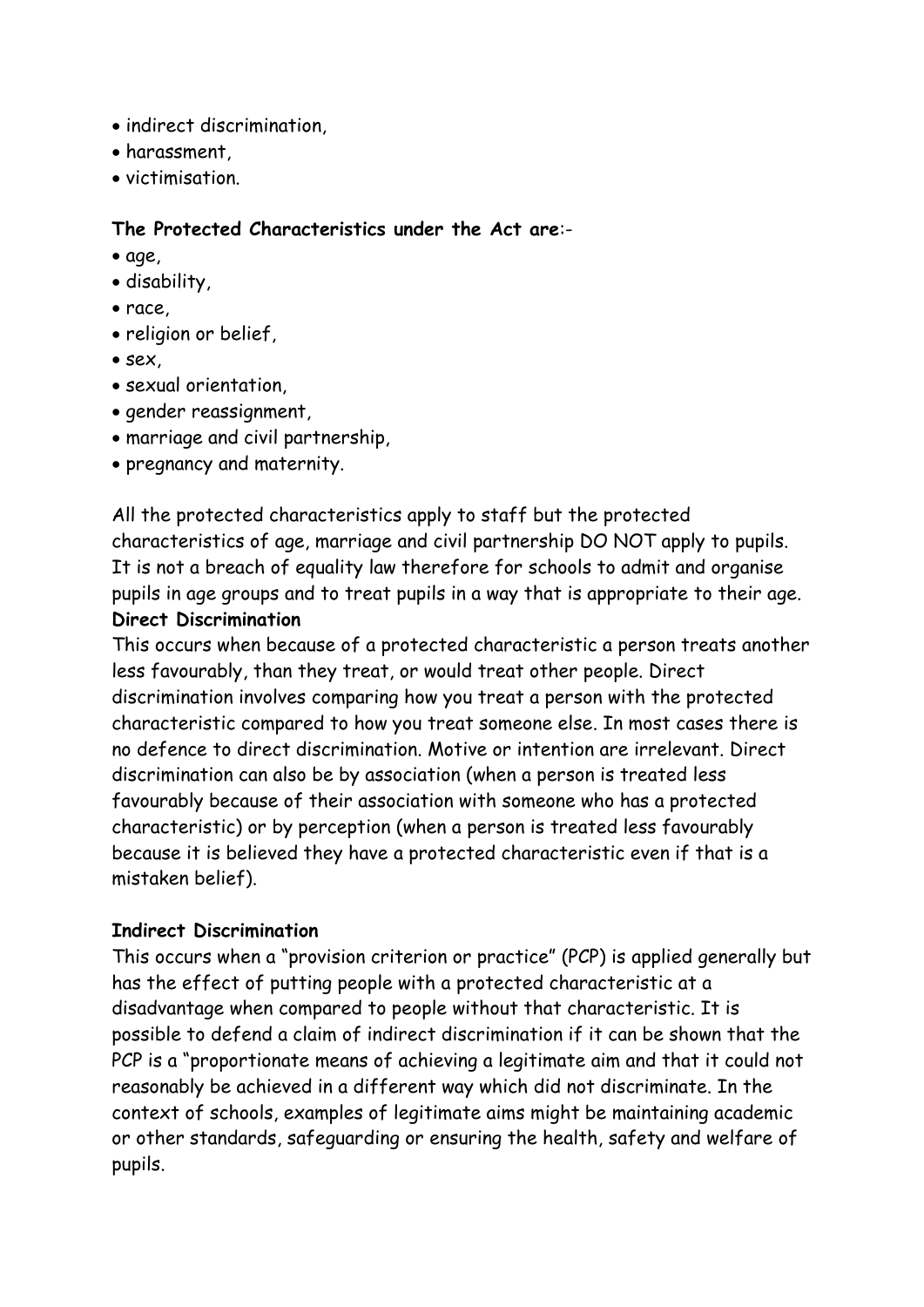### **Harassment**

This has a specific legal definition in the Act based on the definition from the European Convention on Human Rights. It is unwanted conduct, related to a relevant protected characteristic or of a sexual nature which has the purpose or effect of violating a person's dignity or creating an intimidating, hostile, degrading, humiliating or offensive environment for that person. It is also treating someone badly because they have submitted to or rejected sexual harassment or harassment related to sex or gender. Motive or intention are irrelevant. Harassment is about the perception of the victim provided it is reasonable for them to feel that way. A person does not have to possess the protected characteristic to bring a claim under the harassment provisions. Harassment can also be by association (harassing someone because they associate with someone with a protected characteristic) or by perception (harassing someone because you it is thought or perceived they have a protected characteristic even if that is wrong).

#### **Victimisation**

This occurs when a person is treated badly or treated less favourably than they otherwise would have been because they have done "a protected act" or because the school believes that a person has done or is going to do a protected act. A protected act might involve, for example; making an allegation of discrimination or bringing a case under the Act, or supporting another person's complaint by giving evidence or information or doing anything else under or in connection with the Act.

### **Additional Provisions Relating to Disability**

With regard to disability, there are two further types of unlawful behaviour, these are:-

- Discrimination arising from a disability,
- A failure to comply with the duty to make reasonable adjustments.

### **Discrimination Arising From A Disability**

This occurs when a disabled person is treated unfavourably because of something arising in consequence of their disability. This is unlawful unless the discrimination can be justified.

### **Duty To Make Reasonable Adjustments**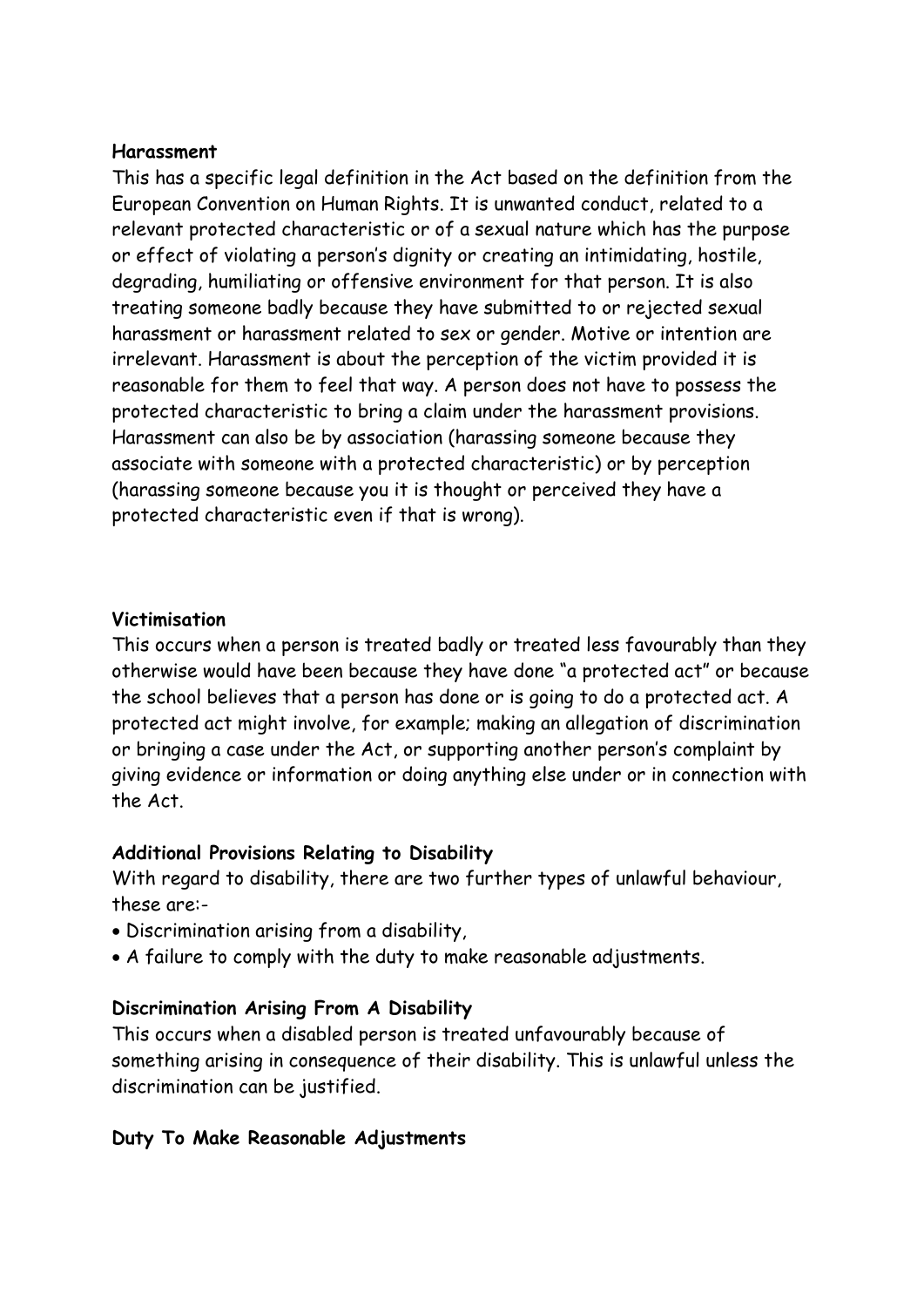The duty to make reasonable adjustments means that where something a school does places a disabled pupil or member of staff at a disadvantage compared to other pupils or members of staff, the school must take reasonable steps to try and avoid that disadvantage. The duty applies to the way things are done, to the physical features of a school and to the provision of auxiliary aids and services. The Act extended the duty to provide auxiliary services and aids to pupils. Auxiliary aids or services are things or persons which help. Whether a school should provide an auxiliary or service is a question of reasonableness in all the circumstances of the case. They may already be provided for a disabled pupil under the terms of their EHC Plan. More favourable treatment for people with disabilities. The overriding principle of the equality legislation is one of equal treatment but schools may, and often must, treat disabled pupils and disabled members of staff more favourably than non-disabled pupils or non-disabled members of staff by making reasonable adjustments to put them on a more level footing with pupils and members of staff without disabilities and to comply with their public sector equality duty. Schools must also carry out accessibility planning for disabled pupils and members of staff under the Act. With regards to pupils, schools must implement accessibility plans which are aimed at increasing the extent to which disabled pupils can participate in the curriculum; improving the physical environment of school to enable disabled pupils to take better advantage of education, benefits, facilities and services provided; and improving the availability of accessible information to disabled pupils. With regard to staff, schools are under a duty to consider alterations to physical features of the school as part of their duty to make reasonable adjustments where it is reasonable to avoid disadvantage caused by their disability.

#### **Exceptions and Exclusions**

There are some exceptions in the Act which apply to all schools and some which apply specifically to schools with a religious character (faith schools) and to single sex schools. The daily act of collective worship is an exemption which applies to all schools in relation to the Act's religion or belief provisions. Schools are permitted to have acts of worship or other forms of collective religious observance and will not be acting unlawfully if an equivalent act of worship is not provided for other faiths. Schools are permitted to celebrate religious festivals. The content of the school curriculum is excluded from the Act but the way, in which schools provide education, i.e. the delivery of the curriculum is not. Schools must ensure that the curriculum is not delivered in a discriminatory way and that it is delivered in accordance with the public sector equality duty. Schools should provide a broad and balanced curriculum for all pupils and should ensure that all pupils have equal access to all areas of the curriculum. When a school's Curriculum Policy is reviewed, due regard must be given to equality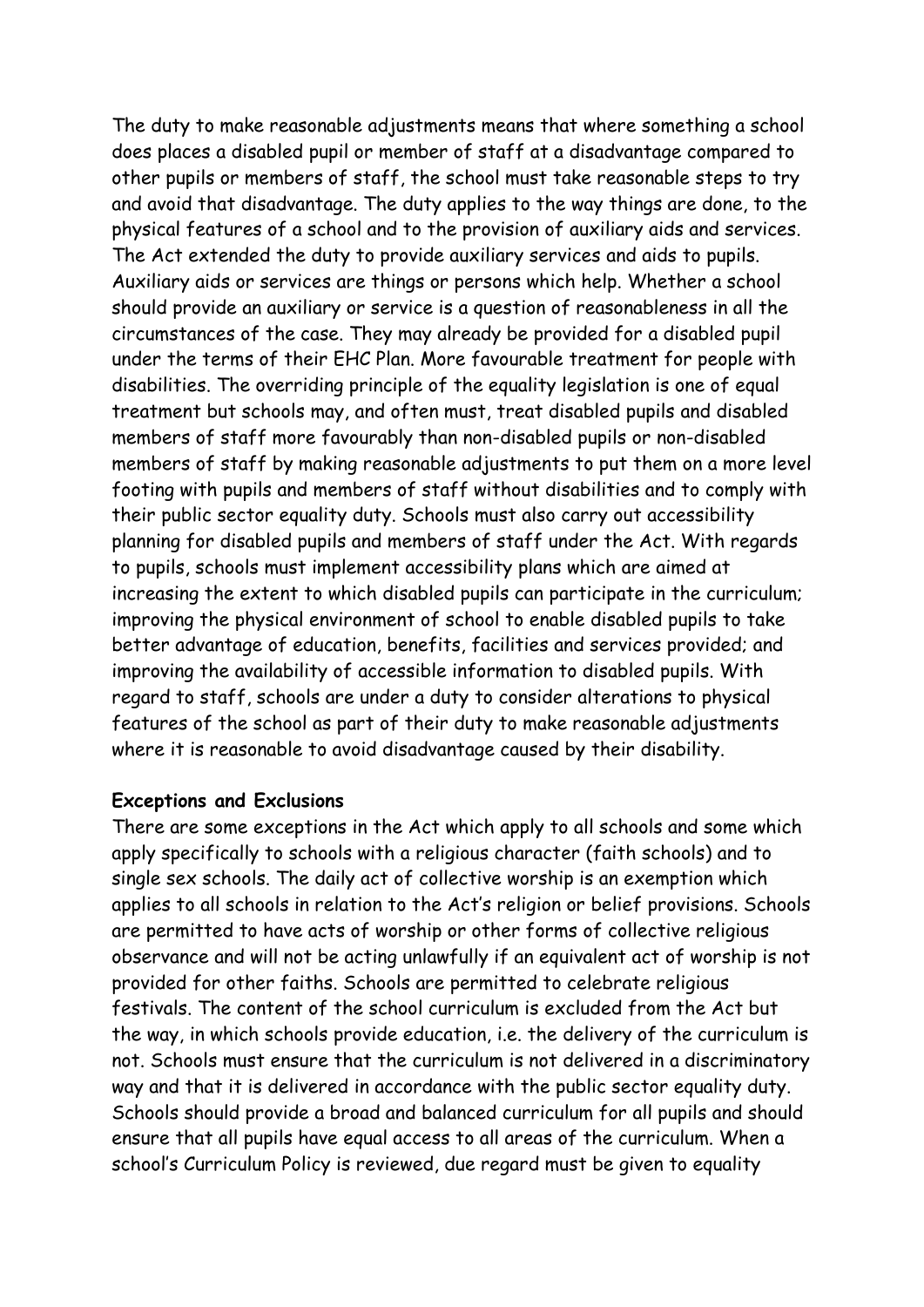considerations. The Act does not deal specifically with school uniform or other aspects of appearance such as hair, jewellery and make up. The school's Governing Body determines uniform policy and the rules relating to appearance but must have due regard to equality law and to obligations under the Human Rights Act 1998 when making decisions in this regard. Governing Bodies should be sensitive to the needs of different groups and should act reasonably in endeavouring to accommodate those needs without compromising other school policies and requirements including requirements relating to health, safety and discipline.

### **Faith Schools**

Certain exceptions apply to the religion or belief provisions in the Act which mean that faith schools may conduct themselves in a way which is compatible with their religious ethos. Faith schools may 21 discriminate because of religion or belief in relation to admissions and in the access to any benefit, facility or service. Faith schools may give priority in admissions to pupils of the school's own religion although this may only be done when a school is oversubscribed. Faith schools may also choose to allocate some places to children of a specific faith if the school wishes for example to ensure a mixed intake to reflect the diversity of the local population. Any such selection would be on the basis of faith only and not on the basis of ethnic background. There are also exemptions in relation to how education is provided to pupils in faith schools and the way in which faith schools allows access to other aspects of school life which are not necessarily part of the school curriculum. If for example, a faith school was to organise a visit for pupils to sites of particular interest to the school's faith, the school would not be discriminating unlawfully by not arranging trips to sites of significance to the faiths of other pupils. Nor could a pupil of a different faith claim they were being treated less favourably because objects symbolic of the school's faith are given special status in school. Faith schools must not treat a pupil less favourably because they do not (or no longer) belong to the school's religion. They must not discriminate in relation to other protected characteristics. There are some specific exceptions for faith schools in relation to the employment of staff. The provisions differ for voluntary controlled and foundation schools with a religious character, and voluntary aided independent schools, academies and free schools with a religious character. Further information about the exceptions in relation to the employment of staff in faith schools can be found in the DfE's non-statutory advice for schools on the Equality Act 2010 and these are reflected in the schools' recruitment and other relevant policies.

### **The Public Sector Equality Duty and Supporting Specific Duties**